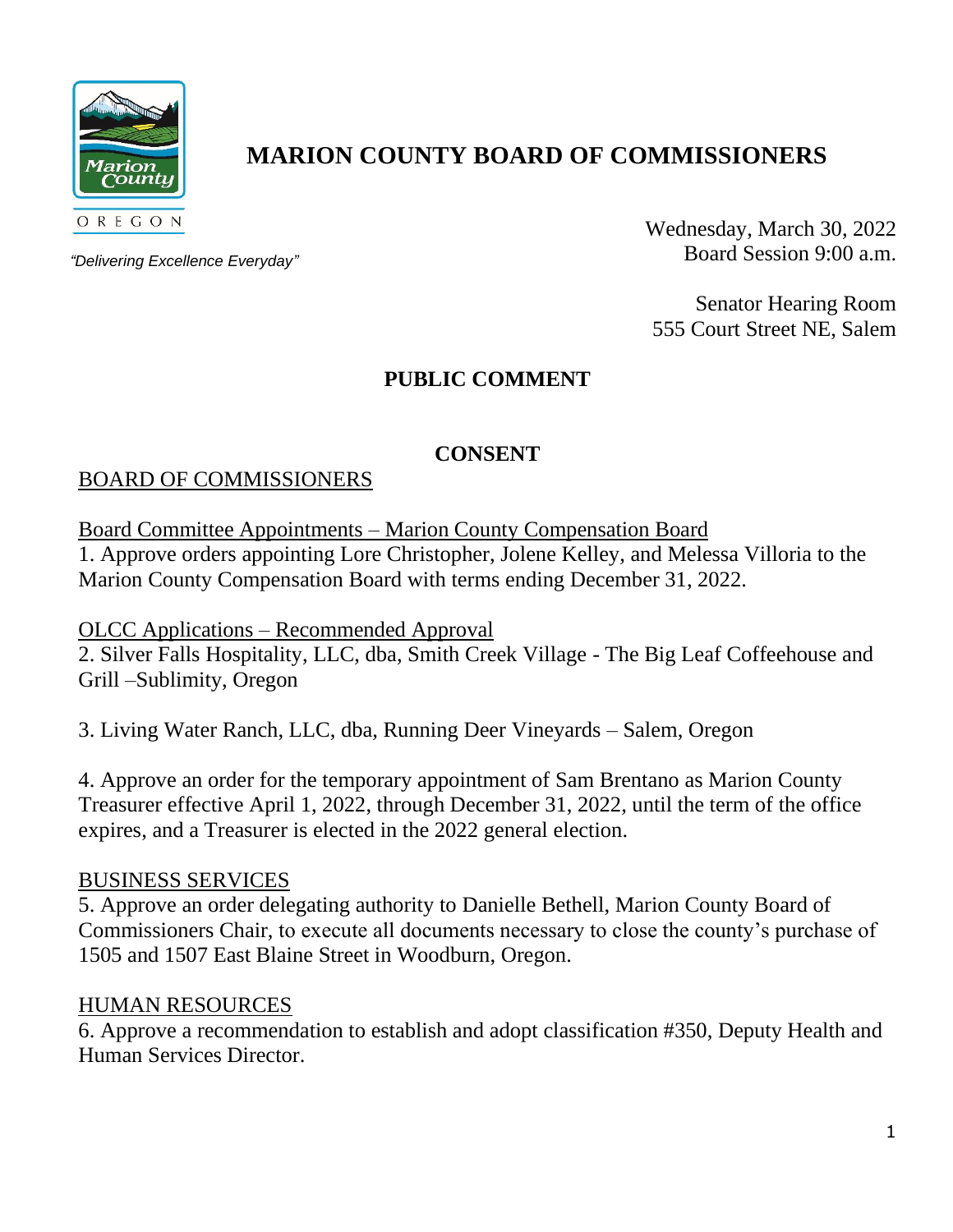7. Approve a recommendation to establish and adopt classification #189, Health and Human Services Intern.

### PUBLIC WORKS

8. Approve an order establishing a policy for the temporary reduction in the cost to obtain building and septic permits from Marion County Building Inspection for property owners rebuilding or repairing commercial structures damaged or destroyed by wildfires in September 2020, effective for qualifying permits issued between September 8, 2020, and September 8, 2025.

## **ACTION**

## BUSINESS SERVICES

9. Consider approval of the Public Improvement Agreement with Triplett Wellman, Inc. in the amount of \$14,332,000 for the construction of a new Health and Human Services Building through June 28, 2023. –Colleen Coons-Chaffins and Ryan Matthews

# CLERKS OFFICE

10. Consider approval of Amendment #10 to the Lease Agreement with Downtown Storage and Warehouse, LLC, to add \$1,306,668 for a new contract total of \$3,866,532.96 to extend the storage lease for Marion County archives through March 31, 2027. –Bill Burgess

# PUBLIC WORKS

11. Consider approval for the resubmission of three 2021 Oregon Federal Lands Access Program (FLAP) grant applications, under the newly re-opened 2021 Oregon Call for Projects, for the North Fork Road Guardrail Improvements project, the North Fork Road Kiosks project, and the Wintel Road Reconstruction and Bridge 47C76 Replacement project. –Ryan Crowther

12. Consider approval of the Purchase Order with PacWest Machinery, LLC, in the amount of \$361,662 for the one-time purchase of a Etnyre chip spreader. –Scott Wilson

13. Consider adopting an administrative ordinance granting Comprehensive Plan/Zone Change (CP/ZC) Case #21-004/Anthony Arnautov. –Lindsey King

14. Consider adopting an administrative ordinance granting Comprehensive Plan/Zone Change (CP/ZC) Case #21-008/Snow and Kerley Properties, LLC. –Lindsey King